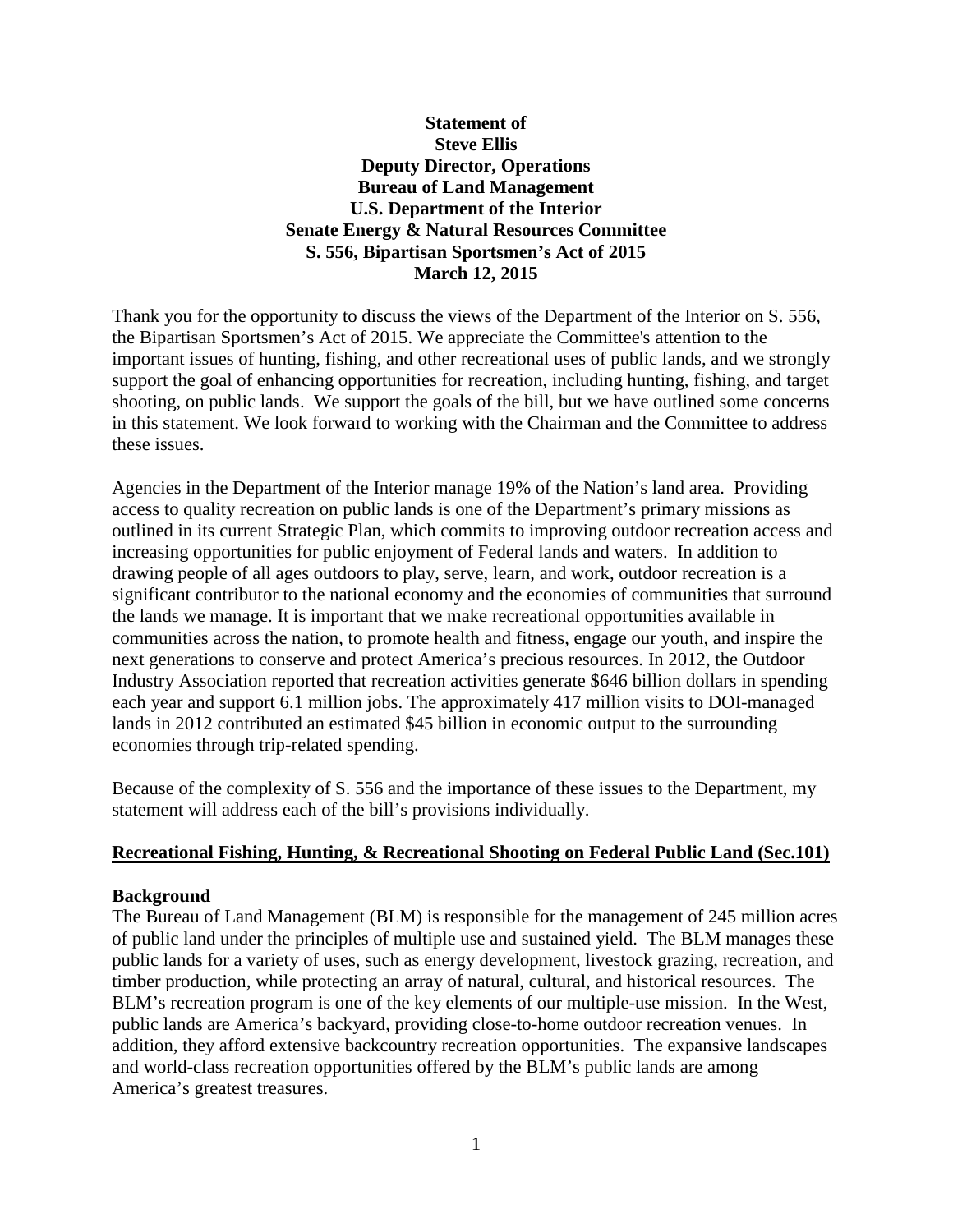BLM maintains high quality dispersed recreation opportunities where visitors and recreationists are free to explore and discover undeveloped places in the outdoors. There are countless outstanding examples of fishing and hunting opportunities on the public lands. The BLMmanaged Gunnison Gorge National Conservation Area is designated by the State of Colorado as a Gold Medal Trout Fishery and supports excellent rainbow, brown, and cutthroat trout populations; Wyoming BLM lands provide habitat for abundant herds of trophy pronghorn and Rocky Mountain elk; and the BLM-managed Steens Mountain area in Oregon supports fantastic big game hunting opportunities for trophy mule deer. In many places across the west, the BLM's remote lands are highly regarded for the quality of the hunting experiences they offer.

Hunting activities and regulations on public lands are generally managed by State fish and wildlife agencies, and BLM-managed lands are considered open to hunting, fishing, and recreational target shooting unless they have been specifically closed by law or to protect public safety. In rare circumstances, the BLM may also close areas to balance uses of public lands pursuant to a public land-use planning process. The BLM estimates that over 99 percent of BLM-managed public lands are open to hunting, and 99 percent of BLM-managed public lands are open to recreational target shooting. The most common restricted areas are administrative sites, campgrounds and other developed facilities and in a few other areas with intensive energy, industrial or mineral operations or nearby residential or community development.

#### **Analysis**

Section 101 of S. 556 provides that Federal land-managing agencies other than the National Park Service (NPS) and U.S. Fish and Wildlife Service (USFWS) exercise their authority to support and facilitate use of and access to Federal land for hunting, fishing, and recreational shooting. This section would require the agencies to consider effects on hunting, fishing, and target shooting when developing planning documents; designate public lands as open to hunting and shooting unless they are closed for reasons authorized under the bill; and authorize designation of areas for target shooting. Finally, this section would initiate reporting requirements for any closures of lands to hunting or target shooting.

The Department strongly supports the goal of promoting recreational fishing, hunting and shooting opportunities. Some of these provisions, however, appear to be duplicative of existing policies and may interfere with existing management practices. For example, the BLM already regards public lands as open to fishing, hunting, and shooting unless it is demonstrated that the activity could result in unacceptable resource damage or create a public health and safety hazard. Any determination to permanently close public lands to certain activities is made following extensive public involvement and notification through the land use planning and NEPA processes. Temporary closures also involve public notification through the Federal Register. Additionally, when developing resource management plans or when taking any action that may affect shooting sports or access, the BLM notifies over 40 hunting and groups, as specified in the Federal Land Hunting, Fishing and Shooting Sports Roundtable Memorandum of Understanding (MOU), expressly to help ensure that these activities and issues are fully considered.

Similarly, the bill provides that the BLM may lease lands for shooting ranges and designate specific lands for target shooting. The BLM currently has and regularly uses its authority under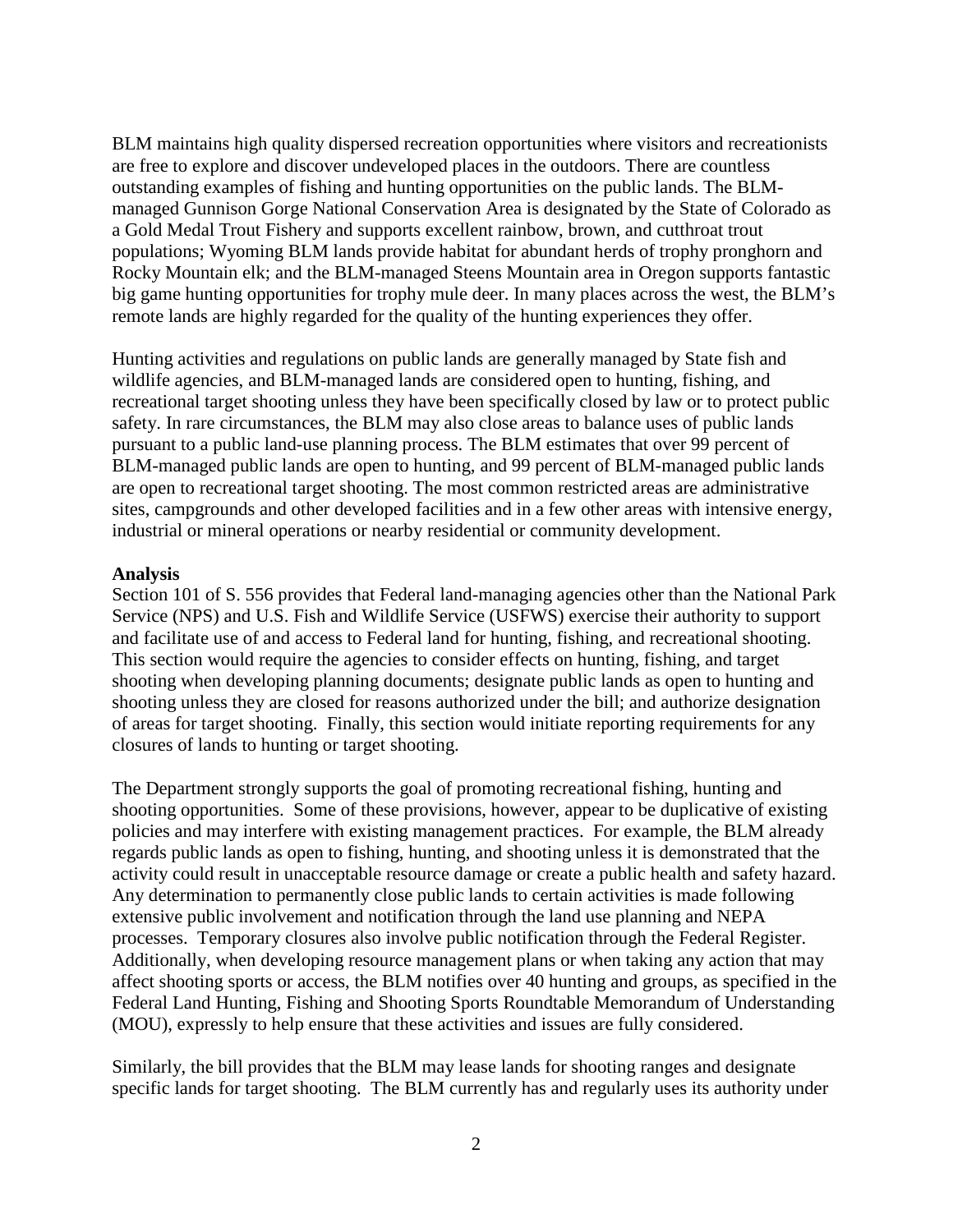the Recreation and Public Purposes Act to patent certain lands to cities, counties, and non-profit organizations for use as shooting ranges. This approach allows entities that are focused on the operation of shooting ranges and are better equipped to handle potential clean-up to properly manage these areas of concentrated use. Given the BLM's limited staff and resources, we feel strongly that the current approach is in the best interest of the shooting public and the general public.

In addition to these duplicative requirements, some of the language in the section as drafted appears to contradict the intent of the legislation or to potentially cause confusion with implementation of existing laws. For instance, the BLM is concerned that Section 101(b)(2) may be interpreted to limit the Secretary's discretion and could result in legal uncertainty that might ultimately inhibit the BLM's efforts to enhance opportunities for hunting, fishing, and shooting. Similarly, Section 101(b) (3)(ii)) appears to restrict consideration of cumulative effects of certain management actions and activities on adjacent or nearby non-Federal lands, which may in some cases limit the BLM's ability to respond to issues raised in scoping and comply with other federal laws and regulations. Additionally, certain language in this section may be interpreted to allow activities in wilderness areas that are not consistent with the Wilderness Act.

The BLM supports the purposes of this section and would like the opportunity to work with the Chairman to ensure that those goals are met without unnecessary duplication or unintended legal consequences.

## **Annual Permit and Fee for Film Crews of 5 Persons or Fewer (Sec. 102)**

#### **Background**

Under current commercial filming fee law (Public Law 106-206), the Secretary of the Interior and Secretary of Agriculture are authorized to establish a fee system for commercial filming activities on Federal lands. The Act requires a permit for all commercial filming and directs the Secretaries to collect a cost recovery fee associated with processing the permit requests and monitoring the permitted activities, and a location or rental fee to provide a fair return to the United States for the use of federal lands. The Department of the Interior regularly receives and processes requests for commercial film permits under existing law.

We welcome individuals, groups, and companies who wish to film the beauty and bounty of our nation's incredible public lands. We also understand and appreciate the interest of hunters and anglers in taking video and photos to record their own experiences and memorialize their visit to the public lands. It is important for Americans to see their public lands and – done right and under the right conditions – commercial filming is a very welcome and important use of our nation's natural areas.

#### **Analysis**

Section 102 would establish a process for assessing fees and authorize access to Federal land for small commercial film crews. This section would amend Public Law 106-206 by requiring the Secretaries of the Interior and Agriculture to allow commercial filming crews of five persons or fewer access to all areas designated for public use on lands and waters under their purview, provided each filming crew pays one, \$200 annual fee, and that the access is during public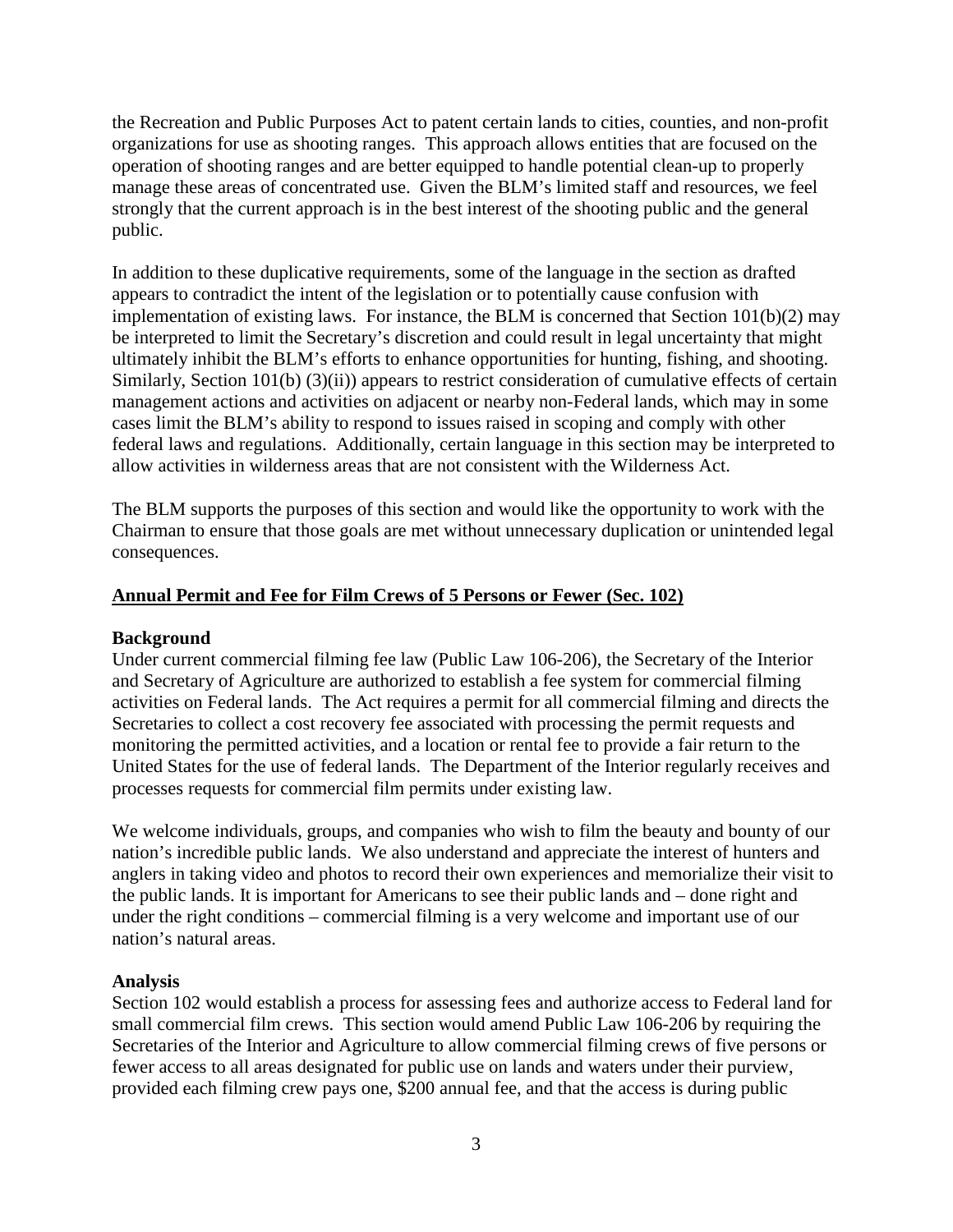hours. While notification would be required and the Secretary could deny access under certain circumstances, no further restrictions could be placed on such film crews, including on the cameras, vehicles or other equipment they may use on public lands.

The Department has concerns about the timeframes for permit denial established by this section of the bill. While the bill requires film crews to notify the managing agency 48 hours before filming begins, and allows the Secretary to deny access in certain circumstances, the Department is concerned that this section does not offer the Secretary the discretion needed to manage film crew permits most effectively. Though the Secretary may deny access, the section does not allow for permit restrictions specific to the circumstances of a filming event, which would limit the Department's primary mechanism for avoiding resource damage, user conflicts, or risks to public safety. Additionally, the Department feels that in most cases, a 48-hour notification is not sufficient to assess the possibility of resource damage, user conflicts, or safety risks that may be incurred.

The Department is also concerned that the bill could be interpreted to require authorization of commercial filming in wilderness areas, notwithstanding the requirements and restrictions in the Wilderness Act. Section 4(d)(6) of the Wilderness Act (P.L. 88-577) states that commercial services may be performed in wilderness areas only to the extent necessary for activities that are proper for realizing the recreational or other wilderness purposes of the areas. Under this bill, some of our most pristine lands could be open to commercial filming, regardless of these wilderness factors. Since the vast majority of public lands, including wilderness, do not have designated hours, this use could occur and at any time and without consideration of potential resource impacts.

The Department also has concerns about the fee structure in this section. The effects of some language in this section are not entirely clear. This section does not specify whether the single annual permit fee would be: 1) one fee applicable for all use on federal lands; 2) a fee that must be paid by each film crew to each agency, depending on the type of land being accessed; or 3) an annual fee to be paid for each federal land unit being accessed. This section also does not make clear whether the agencies would be authorized to recover subsequent costs for further monitoring that may be necessary. We also note that in many cases, the \$200 fee may not represent a fair return to the taxpayer for uses authorized under this section. The appropriate cost recovery and location or rental fees for a given use may depend on the needs of the project, requirements for monitoring, and degree of impact to natural or cultural resources or the experience of other visitors.

The Administration appreciates the needs of the many different visitors to the public lands. These constituencies include commercial film makers and videographers, and we value their contributions in films that educate, enlighten and entertain. However, it is important that all commercial filming activities be managed to avoid disruption to visitor activities and damage to natural and cultural resources, and the Administration cannot support this section as written because it does not provide sufficient discretion for the agencies to manage film crews as a use of public lands.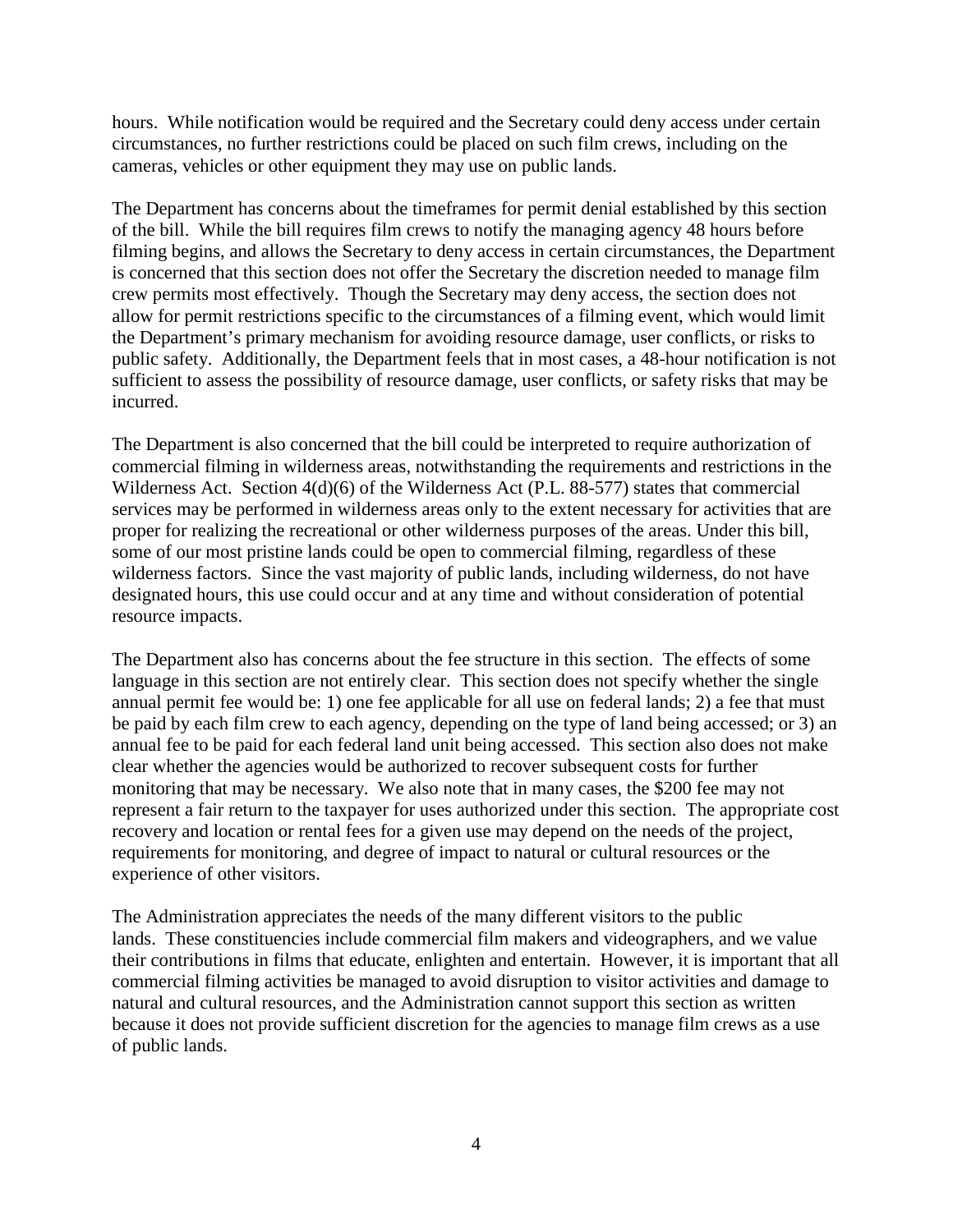# **Federal Action Transparency (Sec. 103)**

### **Background**

The Equal Access to Justice Act (EAJA) provides that in certain circumstances the Federal government pay attorney fees and certain expenses incurred in successful litigation against the Federal government. The Department of the Interior is committed to transparency as it works to fulfill its broad mission. In recent years the Department has worked to better understand and address litigation risks and the associated costs of our litigation-related activities.

### **Analysis**

We support efforts to increase the transparency of the EAJA process. We are aware that there are concerns regarding the role of the Administrative Conference of the United States in tracking expenditures pursuant to the EAJA, but defer to others on that issue. We note, however, that the specific reporting requirements under the bill would impose a substantial burden on the Department of the Interior by increasing staff time and expenses in collection, formatting, and dissemination of the requested information.

## **Bows in the Parks (Sec. 104)**

#### **Background**

Sec. 104 would prohibit the Director of the NPS from promulgating or enforcing any regulation that prohibits an individual from transporting inoperable bows and crossbows across any unit of the National Park System in the vehicle of an individual if the individual is not otherwise prohibited by law from possessing the bows and crossbows; the bows or crossbows that are not ready for immediate use remain inside the vehicle of the individual throughout the period during which the bows or crossbows are transported across National Park System land; and the possession of the bows and crossbows is in compliance with the law of the State in which the unit of the National Park System is located.

#### **Analysis**

NPS regulations in 36 CFR 2.4 allow for the transport of an inoperable bow in a motor vehicle and the NPS has no intentions of changing this regulation. Therefore, the Department objects to this section because it is unnecessary. However, if the committee decides to continue to include this provision, we would recommend that it be amended to define the term "vehicle" and to require that bows and crossbows, as well as arrows, be stored in a manner that prevents their ready use.

# **Availability of LWCF for Recreational Public Access Projects (Sec. 201)**

#### **Background**

The Land and Water Conservation Fund (LWCF) is one of the Nation's most effective tools for expanding access for hunting and fishing, conserving critical landscapes, creating places for children to play and learn, protecting traditional uses such as working ranches and farms, acquiring inholdings to manage contiguous landscapes, and protecting sites of historic and cultural significance. In FY 2014, the Department of the Interior received roughly \$135 million in LWCF funding, which the Department used to consolidate and more effectively manage the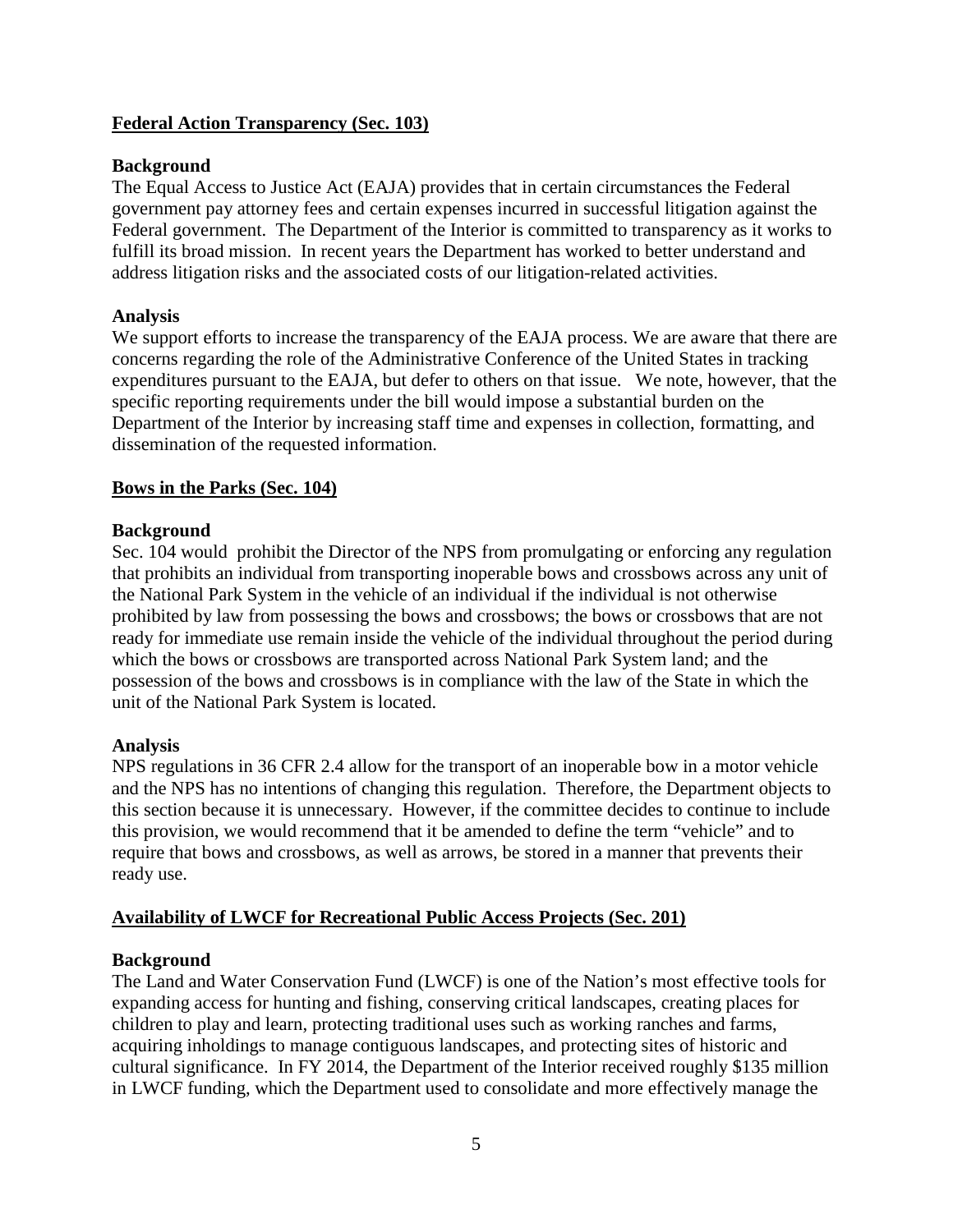lands for which it is responsible, and to acquire easements and rights-of-way to enhance public access. For the BLM, nearly 100 percent of LWCF funding over the past several years has been used for projects that enhance public access for recreation.

### **Analysis**

Section 201 of the bill amends the Land and Water Conservation Act to require not less than the greater of 1.5% or \$10,000,000 of the funds be directed toward public access. The Department supports providing acquisition of easements, rights-of-way, and fee title acquisitions for the purpose of enhancing access to public lands, and would like to note that access priorities can be and have been set administratively through the bureaus' annual LWCF prioritization process. While we strongly support these goals, we would prefer to consider creating a permanent set-aside in the context of establishing full and mandatory funding for the Land and Water Conservation Fund.

## **Identifying Opportunities for Recreation, Hunting, & Fishing on Federal Land (Sec. 202)**

## **Background**

## *Bureau of Land Management*

BLM-managed public lands receive an estimated 60 million visits annually from hunters, anglers, hikers, bikers, OHV riders, climbers, boaters, and other recreationists. The BLM actively seeks to improve access to public lands and has conducted several comprehensive analyses that reported on acres of land with inadequate access. More than 90% of BLM-managed lands are accessible to the public for recreational purposes via adjacent public lands, easements, or rights-of-way. The BLM continually seeks opportunities to acquire access to public lands which are inaccessible because of private or state land ownership patterns that block reasonable access. The BLM uses input from the public obtained during the land use planning and transportation management planning processes to drive the expansion of hunting, fishing, and recreational access opportunities through the acquisition of easements, rights-of-ways, and other means. BLM field offices are also continually updating local maps and online resources with improved access information that incorporate the unique user needs of each local area. In an effort to utilize technologies that will allow the public to produce and view web maps, the BLM is also developing an interactive web-based interface for the public to access BLM maps, data, and information.

#### *National Park Service*

The NPS manages 84 million acres of land in 407 units of the National Park System across the U.S. Since 1916, the American people have entrusted the NPS with the care of their National Parks. With the help of volunteers and park partners, the NPS is proud to safeguard these special places and to share their stories with visitors across the nation. Each of these special places reflects a fundamental truth about the American experience, whether it is the natural beauty of our lands or the historic importance of the people and events that have shaped this nation. In 2014, there were 292.8 million visits to National Parks. In 2013, our parks contributed \$26.5 billion to the nation's economy, and supported 240,000 jobs nationwide.

#### *U.S. Fish and Wildlife Service*

Hunting and fishing are two priority public uses of the National Wildlife Refuge System. Over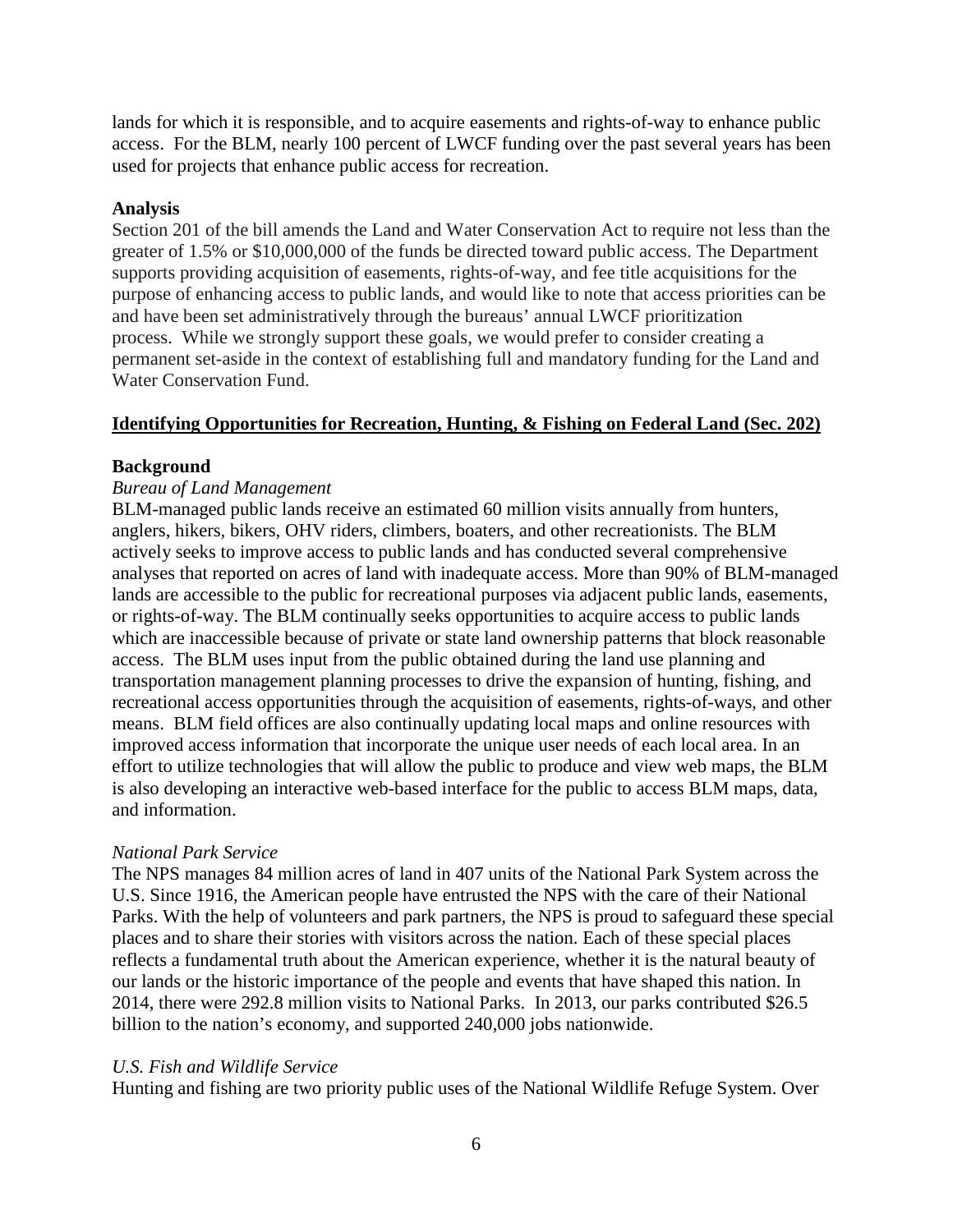500 national wildlife refuges and wetland management districts are open for fishing, wildlife watching, hunting, photography and other forms of recreation. Currently, 335 national wildlife refuges are open for hunting and 271 are open for fishing. As a way to improve access for all Americans, the U.S. Fish and Wildlife Service (FWS) manages over 3,500 small outdoor recreation facilities on national wildlife refuges that are accessible for hunters, anglers, and other outdoor enthusiasts. These small facilities are supported by a network of well managed roads and trails that enhance access for the public. Refuges rely upon comprehensive conservation plans to identify areas to be opened to the public and are required to undertake appropriate use and compatibility reviews before new recreation programs can be offered.

The FY 2014 Consolidated Appropriations Act (PL 113-76) directed the Department and the U.S. Forest Service to report to Congress on actions they are taking to preserve and improve access to public lands for hunting, fishing, shooting and other recreational activities, including proposed improvements for public involvement in agency decision-making and coordination with State and local governments. The Department is finalizing that report and looks forward to sharing it with the Congress in the near future, as well as using it as a basis for further discussions with the bill's sponsor and the Committee.

## **Analysis**

Section 202 of the bill would require the BLM, NPS, FWS, and the U.S. Forest Service, to develop and maintain a list of priority parcels for which hunting, fishing, or recreational uses are allowed by law but public access is inadequate or unavailable. This section further requires the agencies to identify a general process for obtaining legal public access, and to develop a report to Congress on options providing for access. We note that the Department has existing authority to complete all of these tasks, and that we are prioritizing recreational access under existing law. The Department supports the objectives of this section, but would like to work with the sponsor on technical changes to ensure that reporting and tracking requirements can be feasibly met with existing funding and staffing.

# **Federal Land Transaction Facilitation Act (Sec. 203)**

# **Background**

Congress enacted FLTFA in July of 2000 as Title II of Public Law 106-248. FLTFA expired on July 25, 2011. Under FLTFA, the BLM could sell public lands identified for disposal through the land use planning process prior to July 2000, and retain the proceeds from those sales in a special account in the Treasury. The BLM and the other Federal land managing agencies were then able to use those funds to acquire, from willing sellers, inholdings within certain federally designated areas and lands that are adjacent to those areas that contain exceptional resources. Lands were able to be acquired within and/or adjacent to areas managed by the NPS, USFWS, USFS, and the BLM.

Over the life of the FLTFA, approximately 27,249 acres were sold under this authority and approximately 18,535 acres of high resource value lands were acquired. The President's fiscal year 2016 Budget includes a proposal to permanently reauthorize FLTFA. The BLM identifies lands that may be suitable for disposal through its land use planning process, which involves full public participation. Before the enactment of FLTFA, the BLM had the authority under the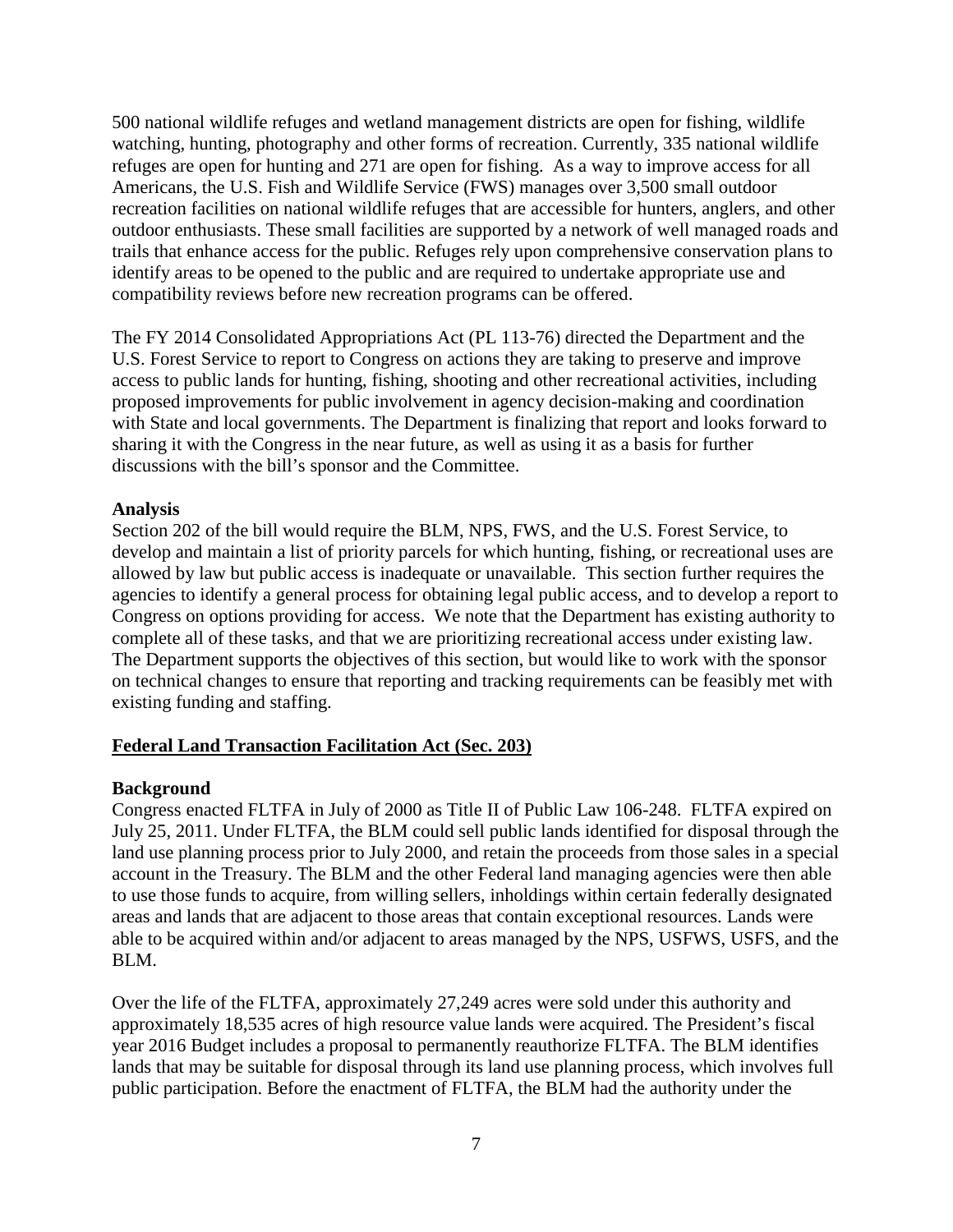Federal Land Policy and Management Act (FLPMA) to sell lands identified for disposal. The proceeds from those sales were deposited into the General Fund of the Treasury. However, because of the costs associated with those sales (including environmental and cultural clearances, appraisals, and surveys), few sales were undertaken. Since it was enacted, the BLM utilized FLTFA to sell 330 parcels previously identified for disposal totaling 27,249 acres, with a total value of approximately \$117.4 million. Over the same time period, the Federal government acquired 37 parcels totaling 18,535 acres, with a total value of approximately \$50.4 million using FLTFA funds.

Using the FLTFA proceeds, the BLM, NPS, FWS, and FS acquired significant inholdings and adjacent lands from willing sellers, consistent with the provisions of the Act. For example, in November 2009 the BLM used FLTFA funds to complete the acquisition of 4,573 acres within the BLM's Canyons of the Ancients National Monument in southwest Colorado. These inholdings encompass 25 documented cultural sites, and archaeologists expect to record an additional 700 significant finds. The acquisition also included two particularly important areas: "Jackson's Castle," which is archaeologically significant; and the "Skywatcher Site," a one-of-a kind, 1,000-year-old solstice marker. The following are a few additional examples of important FLTFA acquisitions:

- Elk Springs Area of Critical Environmental Concern (ACEC), New Mexico/BLM This 2,280-acre acquisition protects critical elk wintering habitat.
- Hells Canyon Wilderness, Arizona/BLM A 640-acre parcel constituting the last inholding within the Hells Canyon Wilderness, located just 25 miles northwest of Phoenix.
- Grand Teton National Park, Wyoming/NPS This small (1.38 acres), but critical inholding within the Park was acquired and protected from development.
- Nestucca Bay National Wildlife Refuge, Oregon/FWS This 92-acre dairy farm on the outskirts of Pacific City, Oregon, was slated for residential development and was acquired to protect a significant portion of the world's population of the Semidi Islands Aleutian Cackling Goose.

#### **Analysis**

Section 203 of the bill would both reauthorize and enhance the original FLTFA through four major changes. First, the bill permanently reauthorizes FLTFA. Second, under the original FLTFA, only lands identified for disposal prior to July 25, 2000, were eligible to be sold. This section modifies that restriction by allowing any lands identified for disposal through the BLM's land use planning process to be sold through the FLTFA process. The Department supports this change, which recognizes the usefulness and importance of the BLM's land use planning process. Third, the original FLTFA allowed acquisitions of inholdings within, or adjacent to, certain Federal units such as BLM conservation units, National Parks, National Wildlife Refuges, and certain Forest Service units if they existed prior to July 25, 2000. This section eliminates this limitation as well, and we support this change. Finally, the legislation adds exceptions to FLTFA in recognition of specific laws that modify FLTFA with respect to some particular locations. The FLTFA does not apply to lands available for sale under the Santini-Burton Act (P.L. 96-586) and the Southern Nevada Public Land Management Act (P.L 105-263). This legislation additionally exempts lands included in the White Pine County Conservation, Recreation, and Development Act (P.L. 109-432) and the Lincoln County Conservation,